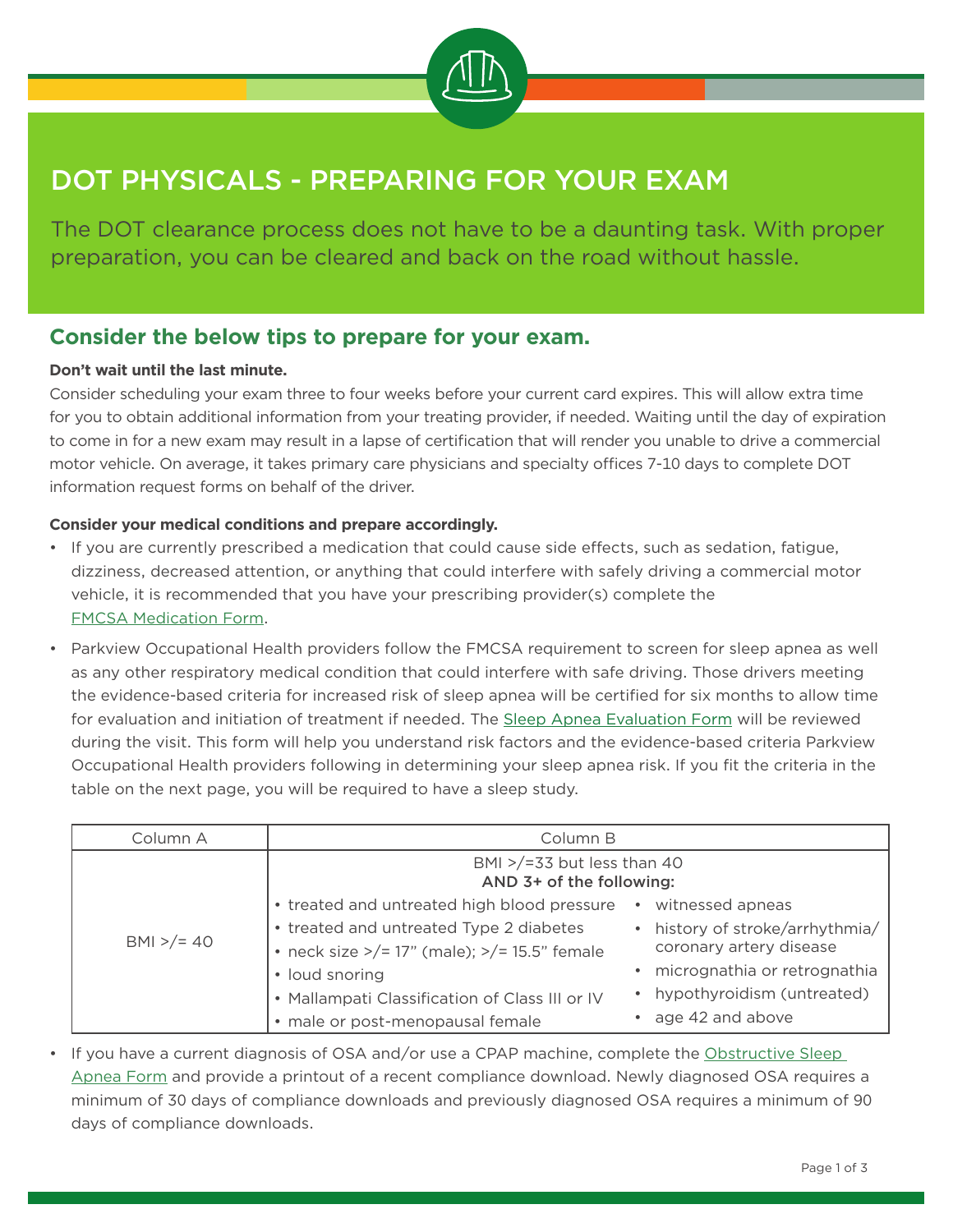

- If you use insulin for diabetes, complete the [Diabetes Assessment Form](https://www.fmcsa.dot.gov/regulations/medical/insulin-treated-diabetes-mellitus-assessment-form-mcsa-5870) and include a Hemoglobin A1C test result within three months of the time of your exam.
- If you have any of the following medical conditions, please have your provider complete the [DOT Medical Information Request Form](https://www.parkview.com/media/file/DOT%20Information%20Request%209-18-2020.pdf).
	- Diabetes have your treating provider complete the DOT medical information request form and provide a copy of a Hemoglobin A1C blood test result within three months of the time of your exam.
	- Heart Attack/Stent have your treating provider complete the DOT medical information request form and if available, provide a copy of a stress test (treadmill or nuclear/chemical) completed in the last two years.
	- Other Cardiac Conditions (atrial fibrillation, murmur, or valve replacement) have your treating provider complete the DOT medical information request form and if available, provide a copy of a recent echocardiogram.
	- History of Stroke/Mini Stroke have your treating neurologist complete the DOT medical information request form.
	- Return to work after personal illness and/or surgery have your treating provider complete the DOT medical information request form in order to obtain clearance from your treating physician/surgeon. Drivers must be released to full duty without restrictions to be able to be certified.

# **Be prepared on the day of your exam.**

- Please bring a list of ALL medications to your exam. In addition, please ensure you have taken all medications as directed the day before and the day of your exam.
- If you wear glasses or hearing aids, bring them to your exam.
- Regarding hypertension (high blood pressure): Drivers with this medical condition should consider coming in for their exam on a day off to avoid feeling rushed or pressed for time. Failing to do so could result in a high blood pressure reading at your exam that may effect your certification.
	- An initially elevated reading (above 140/90) does not automatically disqualify a driver. We will attempt several readings to assess your blood pressure.
	- The CDME per FMCSA may only use blood pressure readings that are obtained in the clinic to make certification decisions. Blood pressure readings taken outside of our clinic will not be considered when making certification decisions.
- If you have diabetes, take your medication as prescribed. In addition, avoid high sugar foods for several days prior to your exam date and ensure you are consuming plenty of water.
- When you do not make an appointment for a DOT physical, this practice causes interruption to normal clinic flow and subtracts from time spent with patients that have an appointment.
- We will not check blood pressure or vision for drivers wanting to see "if they will pass" to determine if they want to complete the DOT exam on that day. Blood pressure and vision will be taken after completion of all paperwork and (if applicable) providing payment for a DOT exam.